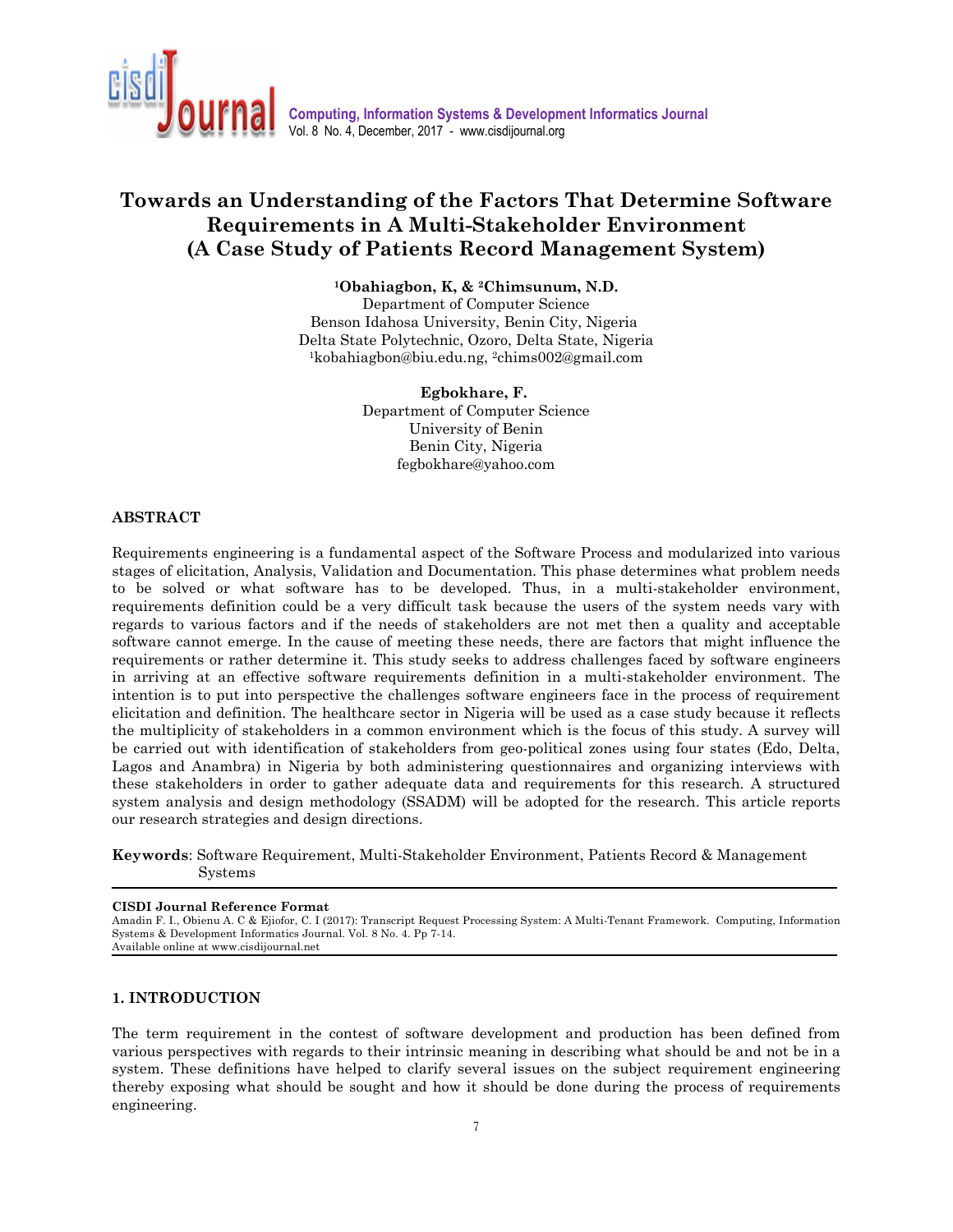

A requirement is a "function or characteristic of a system that is necessary. It is the quantifiable and verifiable behaviors that a system must possess and constraints that a system must work within to satisfy an organization's objectives and solve a set of problems" (STEP, 1991). Similarly, IEEE, (1990) defines "requirement" as: (1) a condition or capability needed by a user to solve a problem or achieve an objective; (2) a condition or capability that must be met or possessed by a system or system component to satisfy a contract, standard, specification, or other formally imposed documents; (3) a documented representation of a condition or capability as in (1) or (2). Sage and Palmer classify requirements as technical system requirements, which are primarily functional requirements, and management system requirements, which include cost and time constraints as well as quality factors for requirements (Sage, 1990). Southwell, (1987) classified requirements into two major categories namely; functional requirement and nonfunctional requirements. However the IEEE Standard Glossary of Software Engineering Terminology defines five other types of requirements in addition to functional requirements which are; performance requirements, interface requirements, design requirements, implementation requirements, and physical requirements (IEEE, 90). Requirements engineering is "the disciplined application of scientific principles and techniques for developing, communicating, and managing software requirements (STEP, 1991).

Loucopoulos and Champion (1989) defined requirements engineering as "the systematic process of developing requirements through an iterative process of analysing a problem, documenting the resulting observations, and checking the accuracy of the understanding gained". Requirements engineering can be decomposed into the activities of requirements elicitation, specification, and validation. Leite (1987) describes requirements engineering as a process in which "what is to be done" is elicited and modeled. This process has to deal with difference viewpoints, and it uses a combination of methods, tools, and actors to produce a document, called "the requirements document" that contains the needs and constraints in a proposed software system. While it is a known fact that software requirements is the key to an effective, efficient and acceptable software product, a literature search showed that poor requirements definition is still widely reported as one of the major causes of software project failures (Walid and Happel, 2009; Nicolas *et al.*, 2008) creating a major hindrance to the development and implementation software products that meet users' exact needs (Sparrow, et al, 2006). This hindrance is more pronounced in the development and implementation of software products in a multi-stakeholder environment due to various factors that influence and determine the requirements of the software systems in such environments.

Requirement elicitation is all about knowing the desires of stakeholders (Sadiq et al., 2009). Stakeholders are the individuals or organizations who stand to gain or lose from the success or failure of a system. For a software system, this includes managers, designers, and users of a system. Multi-stakeholder systems are distributed systems in which subsets of the nodes are designed, owned, or operated by distinct stakeholders (Curtin, et al 2007). Multi-stakeholder systems pose a number of critical challenges to both researchers and practitioners and the consequences of Multi-stakeholder systems for system development, operation, and evolutions are manifold. Multi-stakeholder systems are often composed from already existing services and components. This means that in the future, requirements engineering (RE) approaches need to be aware of existing technological solutions. This shifts many RE decisions from design-time to runtime when, e.g., services are often already in operation when being considered for integration. Also, as Multi-stakeholder systems are operated by distinct stakeholders they can change uncontrollably and rapidly. If one stakeholder modifies some part of the system, this can have severe implications on the users of other nodes. Providing adequate knowledge on how to deal with such changes is thus another challenge. In Multi-stakeholder systems, negotiation processes ensuring stakeholder agreement are important to provide and maintain mutually satisfactory solutions. This also means that understanding the goals of different stakeholders and resolving potential conflicts becomes essential. Dealing with these challenges requires the adoption of proven Requirement Engineering approaches in an integrated manner. The focus of this study therefore is to identify requirements engineering issues in a multi-stakeholder environment using the health institutions as a case study.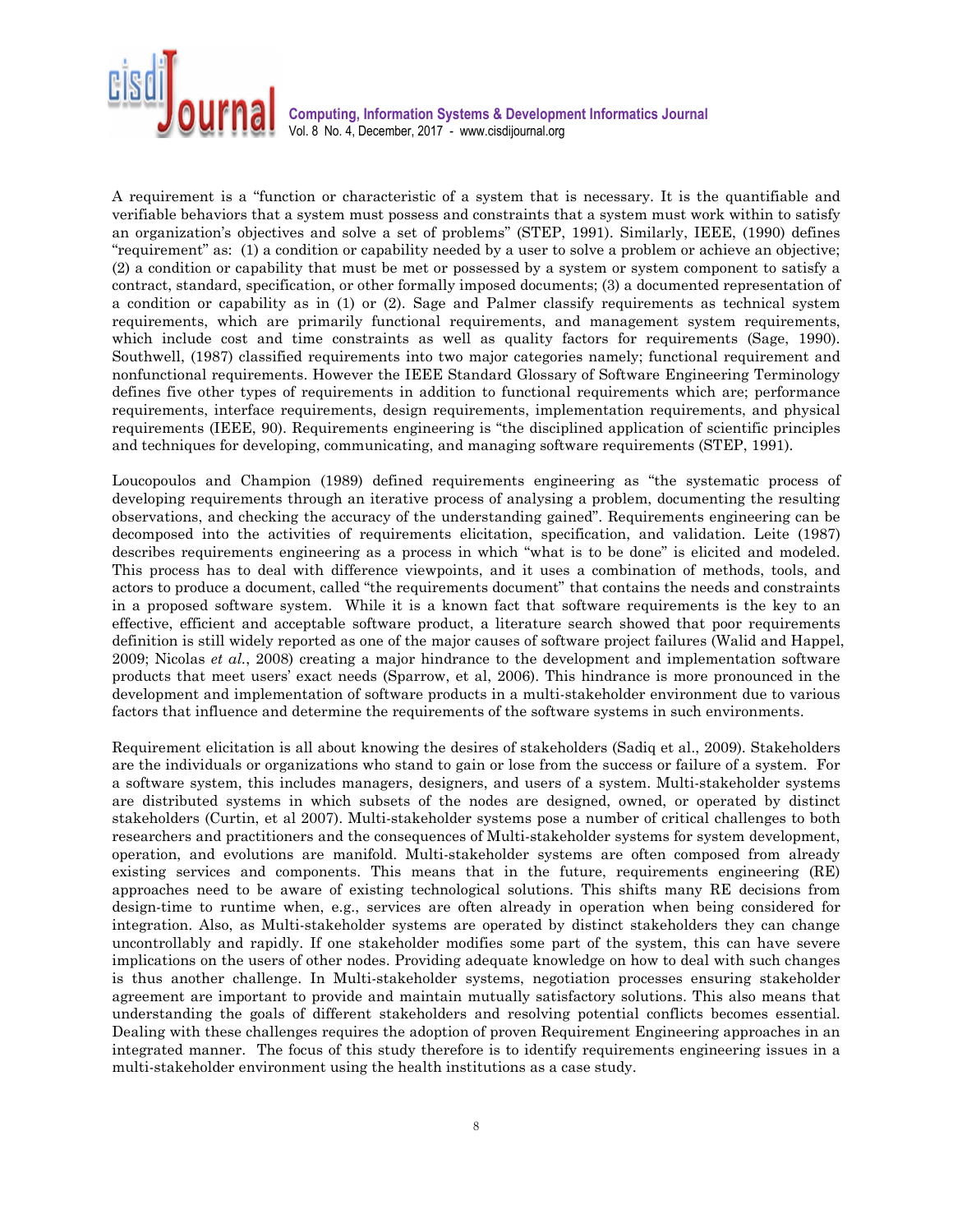

## **2. RELATED EFFORTS**

Soliciting and gathering user requirements is a critical first step for every software development project. Conflicting views from different stakeholders on what should be implemented in a software system makes the task of requirements elicitation especially difficult in a multi-stakeholder environment. Because multiple stakeholders are drawn from different disciplines and hence do not share a unique problem definition, (Rooksby et al., 2006) political, social, economic and environmental factors influence the requirements definition process in such environments. Healthcare system is a typical case of a multistakeholder environment. Having the correct information about a patient is crucial, and accessing medical information quickly can save lives. But a Stanford University study showed that 81 percent of the time, physicians lacked the necessary information to make informed medical decisions (Tang et al., 1994). Despite the fact that the most advanced medical system in the world, Clinton, (2005) observed that patient safety is compromised every day due to medical errors, duplication, and other inefficiencies and hence opined that harnessing the potential of information technology will help reduce errors and improve quality in our health system. The application of information technology in health care is unceasingly evolving as the quality of patient care in contemporary times seems to depend on the timely acquisition and processing of clinical information related to the patient (Brailer, 2005). Cholewka (2006) asserted that a significant paradigm shift has occurred in health care service delivery from an era of physician centeredness to emphasis on quality of patient care, from isolationist practices by caregivers to networking in a global world, and from competition to collaboration among practitioners. In tandem with this trend, improvement in technology and advancement in information systems have been adopted in the health care industry as a business strategy to improve the quality of care (Wilcke, 2008). Developing a software system for healthcare delivery requires requirements elicitation from the various stakeholder groups. This research work aims at determining the factors that influence the requirements definition in a multi-stakeholder environment such as a hospital environment. Specifically, the study will focus on issues on requirements engineering in a multi-user environment using a Patients Records management System as a case study. Works consulted are listed at the end of the article

#### **3. RESEARCH MOTIVATION & PROBLEM STATEMENT**

#### **3.1 Research Motivation**

This research work is inspired by the need to understand the peculiar nature of requirement elicitation for a software system from multiple stakeholders which is gradually becoming the trend in today's distributed system environment to enable software engineers develop adequate strategies to eradicate barriers and obstacles in eliciting quality requirements in such environments. The multi-disciplinary needs in hospital environment and the multi-purpose requests for Patient's Information Records by various stakeholders within a hospital environment makes it a suitable case study. Particularly, the researcher is motivated to use automation of patients medical records as a case study after witnessing a situation where sickle cell anemia patient had to be rushed to a hospital about 100km away from where she had an attack because her health records or history was solely domiciled in that hospital. The patient almost lost her life in the process all because of lack of quick access to her medical records and history in her current location though there were standard and well equipped hospitals with expert medical professionals in her current location.

#### **3.2 Problem Statement**

The inability to design and implement a digital and de-centralized Patients Health Record Management System has negatively affected and is still affecting Healthcare delivery in most developing countries including Nigeria. This is mainly due to the distributed natures of healthcare systems and the presence of multiple users with varied viewpoints on what is required in a healthcare system. Eliciting software requirements that meets the needs of all stakeholders can be very difficult due to the divergent views and interest of the stakeholders across different environments. This has hindered the design and implementation of critical and real time software systems that are meant to improve the lives of people.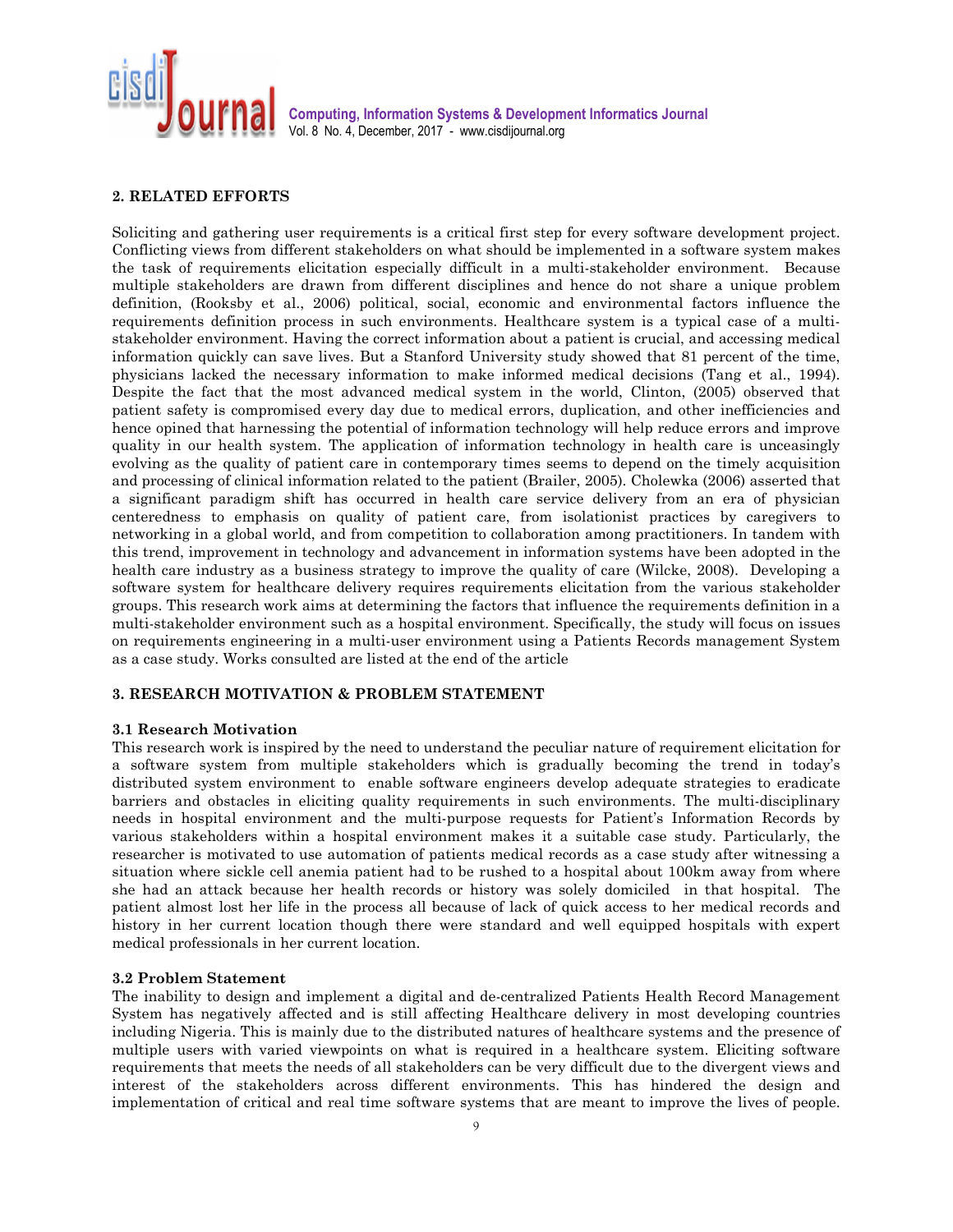

The researcher believes that if the factors that determine software requirements in such environments are known, then adequate tools and techniques can be adopted to address the challenges of requirement elicitation, definition and specification in a multi-stakeholder environment. An effective Patients Record Management System is still far from taking its place in Nigeria's healthcare delivery system and patient safety is compromised every day due to medical errors, duplication, and other inefficiencies resulting from lack of necessary information to make informed medical decisions. Part of the problem has been attributed to the difficulty in obtaining sufficient and acceptable requirements for the design and implementation of a Patients Record Management System in Nigeria. This problem and other Requirement Engineering process challenges can be resolved if the factors that determine software requirement can be sufficiently exposed.

## **3.3 Research Questions**

The research questions that emanates from the foregoing are:

- 1. Who are the stakeholders in a Patient Records Management System?
- 2. What are the requirements from each stakeholder group for a Patient Records Management System?
- 3. What factors are relevant in the development of a Patient Records Management System?
- 4. What are the factors that determine software requirement in a multi-stakeholder environment?

# **4. AIM AND OBJECTIVES OF THE STUDY**

The aim of this research work is to determine the factors that affect requirements definition in a multistakeholder environment during software development using a Patient Record Management System as a case study. The objectives of this research are as stated below:

- 1. Identify the stakeholders that utilize Patients Records.
- 2. Elicit requirements from each stakeholder group for a Patients Record Management System.
- 3. Determine the factors that influence software requirements elicitation in a multi-stakeholder environment.
- 4. Develop a prototype Patients Record Management System.

#### **4.1 Research Significance**

The significance of this study to the academia is that it will help researchers to look deep into improving Requirement Engineering processes so as to enhance efficiency in software development and software engineering as a whole. Also, the successful design and implementation of a Patient Record Management System will significantly reflect the requirements of all stakeholders, and serve as a key to improving healthcare delivery in Nigeria. The bottom line for healthcare providers is to improve the quality of care for patients. An interoperable system such as the one proposed in this study will reduce time spent on administrative tasks, phone calls, office business, and most importantly it will provide immediate access to required information about patients so that medicare can be received by patients at the medical facility closest to them. That means:

- *i.* More complete information available for treatment decisions;
- *ii.* New and more efficient options for patient interaction;
- *iii.* Enhanced ability to demonstrate performance consistent with regulations and recognized professional standards;
- *iv.* Potential for reduced operational costs and more effective use of resources;
- *v.* Reduced or streamlined management responsibilities;
- *vi.* Less paperwork;
- *vii.* Automation of repetitive tasks; and
- *viii.* Better efficiency in dealing with other providers and outside parties.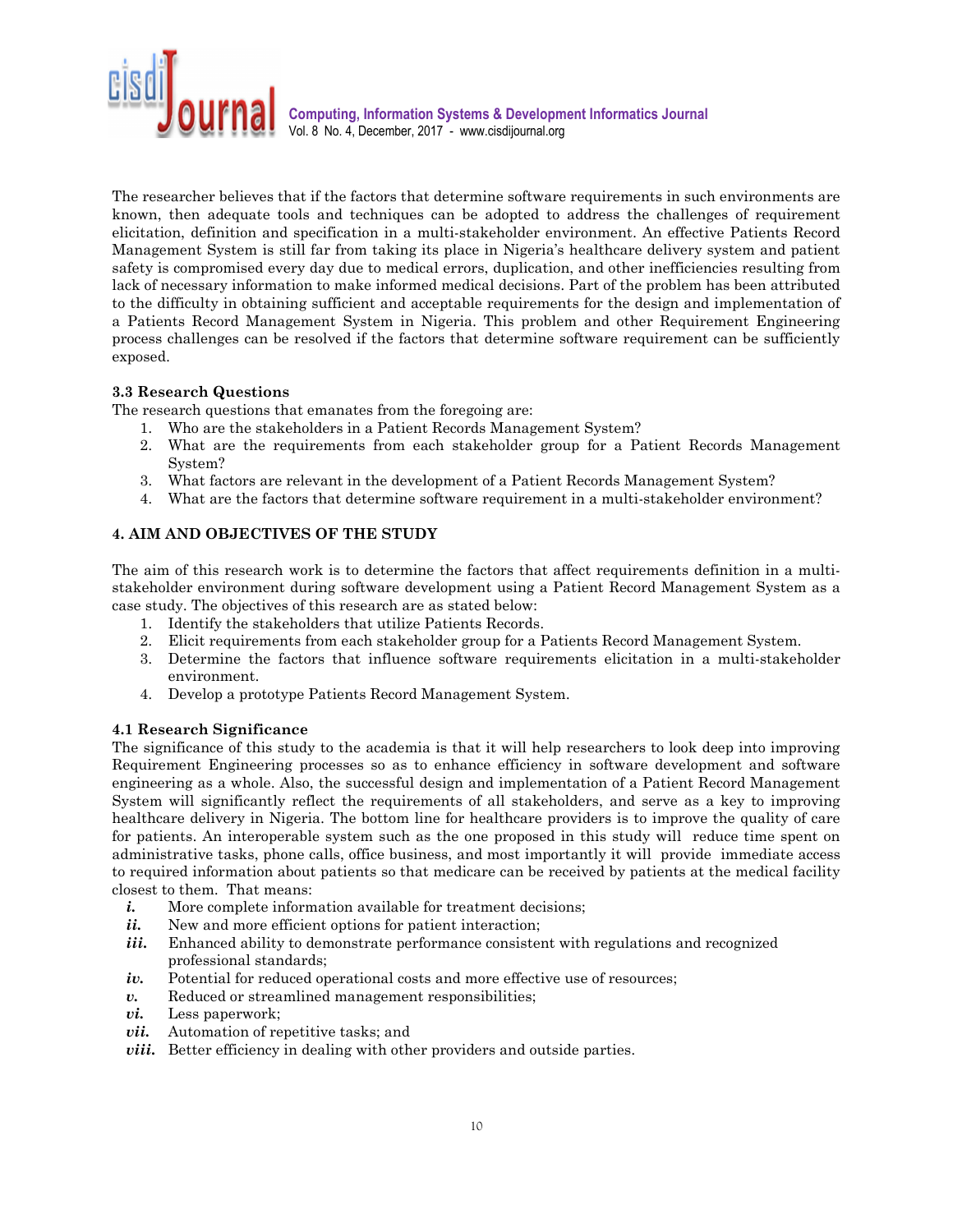

In fact, the benefits to healthcare providers fall into four categories:

- *i.* Quality of care;
- *ii.* Administrative efficiencies;
- iii. Patient communication; and
- *iv.* Public health and security.

# **5. PROPOSED RESEARCH METHODOLOGY & SCOPE OF COVERAGE**

## **5.1 Proposed Methodology**

A structured systems analysis and design methodology (SSADM) was adopted in this study. A case study methodology was used to identify the stakeholders in an electronic medical record system. Questionnaires, documents review and interviews were the major tools for data collection. The sample population consisted of administrative and medical personnel in health care institutions. A convenient sample drawn from Delta, Edo, Lagos and Anambra states in Nigeria was used in this study.

## **5.2 Scope of Coverage**

This study will cover a significant part of Requirement Engineering and its processes with a view to addressing challenges been faced by software engineers in obtaining effective software requirements in a multi-stakeholder environment and arriving at actionable position. It will put into perspective healthcare delivery in Nigeria with regards to its practice and timely access to adequate information that help healthcare providers reach a decision on the required treatments for patients. The fact that immediate access to personal medical records can mean the difference between life and death, hence the need to deal with the issue of patients' health record/history as a viable tool for improving the quality of healthcare delivery in our society.

#### **5.3 Elicitation**

The researchers welcome inputs from readers as the work progresses. Updated reports from the work will also be published periodically.

# **LITERATURE CONSULTED/CITED**

- 1. AHRQ (2017). Electronic Health Records; Health Information Technology Archive Retrieved 16/07/2017 from healthit.ahrq.gov
- 2. Anwar, F. and Razali, R. (2015). A Practical Guideline of Selecting Stakeholders for requirements Elicitation- An Empirical Study. International Journal of Software Engineering and its Applications. 9(2), 95 - 106
- 3. Apter, A. (2007). A culture of corruption: Everyday deception and popular discontent in Nigeria. *African Studies Review, 50*(3), 153-155. Retrieved from http://www.africanstudies.org/p/cm/ld/fid=134
- 4. Arikpo, A., Etor, R., & Usang, E. (2007). Development imperatives for the twenty-first century in Nigeria. *Convergence*,  $40(1/2)$ , 55-66. Retrieved from http://www.uk.sagepub.com/journals/Journal201774
- 5. Arrow, K.J. (1963) "Social Choice and Individual Values" 2nd Edition, Yale University Press, 1963.
- 6. Aziken, G. O. and Egbokhare, F. A. (2017). Resolving the User-Developer Requirements Elicitation Conflict using a psychological lens. Computing, Information Systems, Development Informatics & Allied Research Journal. Vol.8 No. 1
- 7. Boehm B. and Jain A. (2007) "The Value-Based Theory of Systems Engineering: Identifying and Explaining Dependencies," in *INCOSE International Symposium 2007*.
- 8. Brailer, D. J. (2005). Economic perspective on health information technology. *Business Economics, 40*(3), 6-14. doi:10.2145/20050301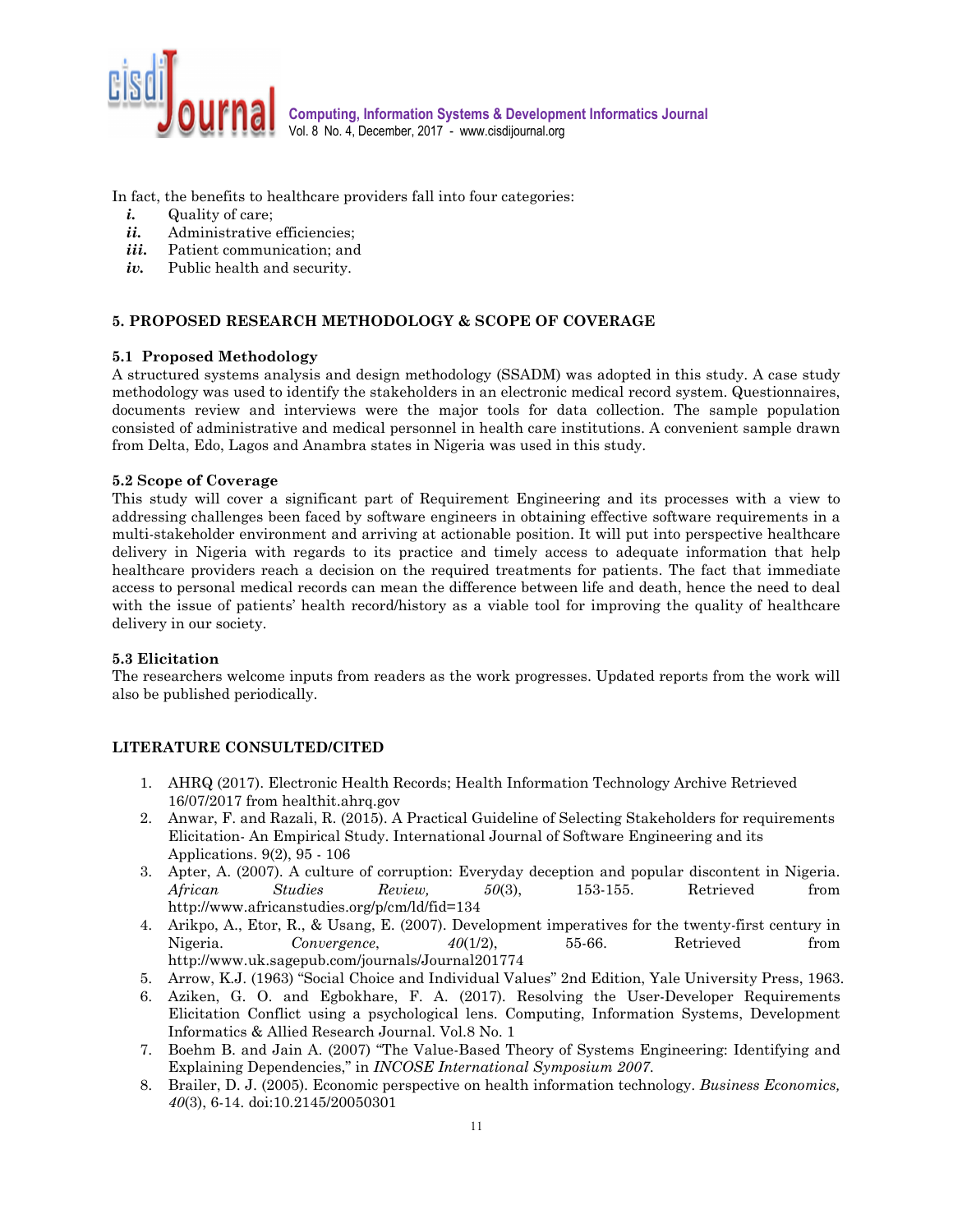

- 9. Cholewka, P. A. (2006). Implementation of a health care information system in Lithuania. *International Journal of Economic Development*, *8*(3), 716-747. Retrieved from http://www.ijesar.org/
- 10. Curtin, J., Kauffman R. J 7 Riggins, F.J. (2007). Making the "most" out of RFID technology : A research agenda for the study of the adoption, usage, and impact of RFID, information technology and management, 8(2) 87 110.
- 11. Egbokhare, F.A. and Onibere, E.A. (2013). Proposed frameworks for User-Developer Interactions in Software Development Projects. World Journal of Applied Science and Technology. 5(2), 179 - 183.
- 12. Fielde (1994). Health management Online. Web page retrieved February 20, 2007 from http:// en.Wikipedia. Org/wiki/medical-information.
- 13. Ganesh and Gunda (2008), Requirement Engineering: Elicitation Techniques. Dept. of Technology, Mathematics and Computer Science, Sweden.
- 14. Grimm, N., & Shaw, N. (2007). Using participatory action research to evaluate and improve change: Pilot implementation of electronic health records in rural Tanzania. *Medinfo 2007: Proceedings of the 12th World Congress on Health (Medical) Informatics; Building sustainable health systems.* Retrieved from http://search.informit.com.au/documentSummary;dn =790931770715577; res =E-LIBRARY
- 15. Hamm, J. (2006). The five messages leaders must change. *Harvard Business Review, 84*(5), 114- 123. Retrieved from http://hbr.org/
- 16. Hikmet, N., Bhattacherjee, A., Menachemi, N., Kayhan, V. O., et al. (2008). The role of organizational factors in the adoption of healthcare information technology in Florida hospitals. *Healthcare Management Science, 21*(1), 1-9. doi:10.1007 /s10729-007-9036-5
- 17. Huzooree, G. and Ramdoo, V.D. (2015). A Systematic Study on Requirement Engineering Processes and Practices in Mauritius. International Journal of Advanced Research in Computer Science and Software Engineering.  $5(2)$ ,  $40 - 46$
- 18. IEEE (1990) IEEE Standard Glossary of Software Engineering Terminology. IEEE Standard 610.12-1990 (revision and redesignation of IEEE Std. 729-1983), Institute of Electrical and Electronics Engineers, New York, 1983.
- 19. Ika, L.A. (2012). Project Management for development in Africa: Why projects are failing and what can be done about it. Project Management Journal, 43(4), 27-41.
- 20. Jabreen, I. (2015). Requirements Determination as a Social Practice: Perceptions and Preferences of Novice Analysts. Computer and Information Science; 8(3), 134 -144
- 21. Jha, A. K., DesRoches, C. M., Campbell, E. G., Donelan, K., et al. (2009). Use of electronic health records in U.S. hospitals. *New England Journal of Medicine. 360*(16), 1628-1638. Retrieved from http://content.nejm.org/cgi/content/full /NEJMsa0900592
- 22. K.K. Aggarwal and Yogesh Singh,"Software Engineering", New age International Publishers, third Edition, 2008.
- 23. Keenan, C. R., Nguyen, H. H., & Srinivasan, M. (2006). Electronic medical records and their impact on residents and medical student education. *Academic Psychiatry. 30*(6), 522-527. doi:10.1176/appi.ap.30.6.522
- 24. Korpela M, Mursu A, Soriyan HA (2001c). Two times four integrative levels of analysis: A framework. In: Russo N, Fitzgerald B, DeGross J, eds. *Realigning Research and Practice in Information Systems Development: The Social and Organisational Perspective*, Boise, Idaho, 27-29 July 2001. Boston, MA: Kluwer Academic, forthcoming.
- 25. Krishna, R., Kelleher, K., & Stahlberg, E. (2007). Patient confidentiality in the research use of clinical medical databases. *American Journal of Public Health, 9*7(4), 654-658. doi:10.2105/AJPH.2006.090902
- 26. Leite, Julio and Cesar S P. A (1987) Survey on Requirements Analysis. Advanced Software Engineering Project Technical Report RTP-071, University of California at Irvine, Department of Information and Computer Science, June 1987.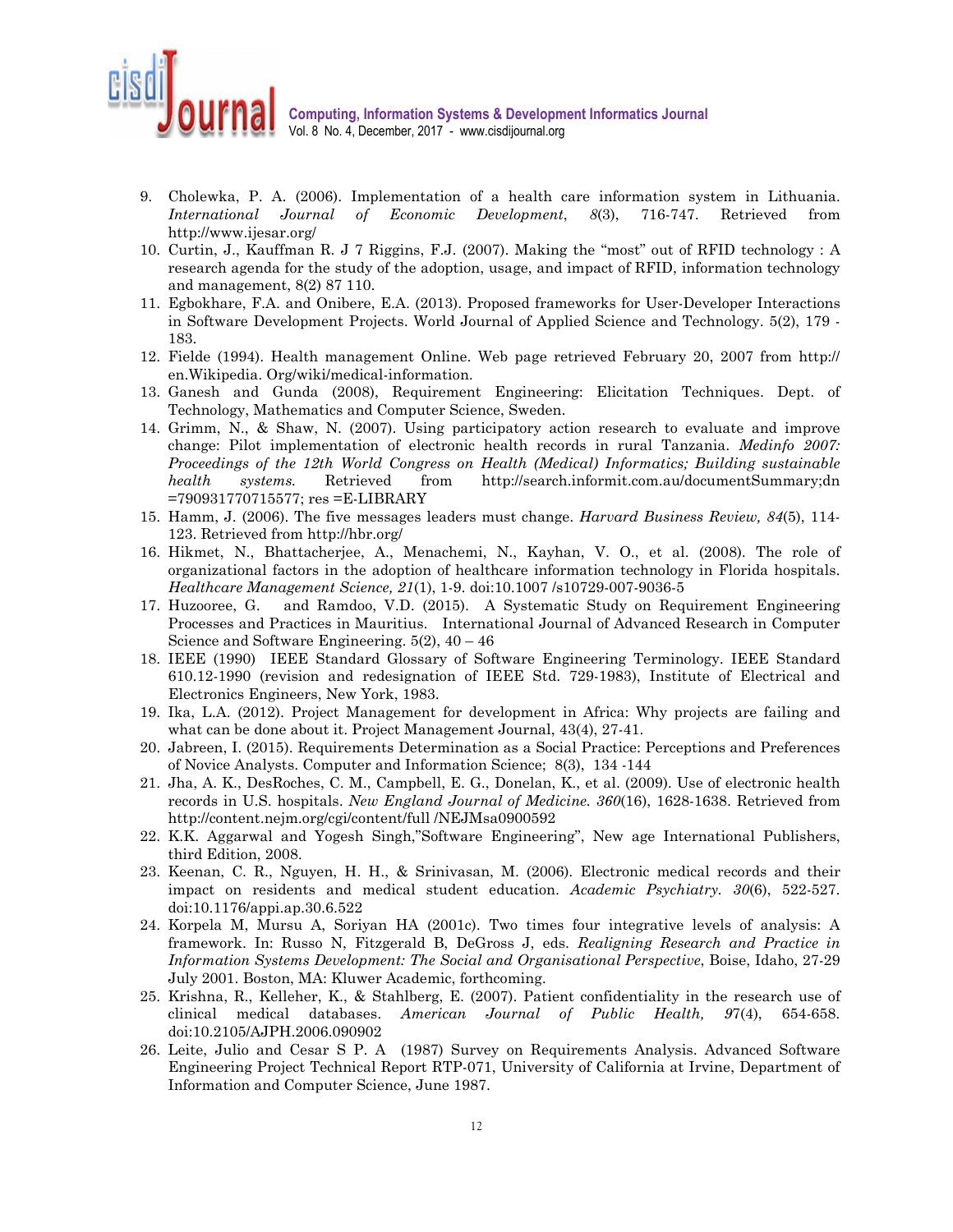

- 27. Lister, G., & Jabukowski, E. (2008). Public engagement in health policy: International Lessons. *Journal of Management and Marketing in Healthcare, 1*(2), 154-165. Retrieved from University of Phoenix eResource Health Policy and Regulation Course website.
- 28. Loucopoulos, P., and Champion, R.E.M. (1989) Knowledge-Based Support for Requirements Engineering. Information and Software Technology 31(3):123-135.
- 29. Macaulay, L. (1994). Cooperative Requirements Capture: Control Room in Requirements Engineering: social and technical issues. Academic Press, London. 67 – 85.
- 30. Matthew E Fitzgerald and Adam M Ross (2014) Controlling for Framing Effects in Multi-Stakeholder Tradespace Exploration Conference on Systems Engineering Research (CSER 2014)
- 31. Meisenbacher .l.K. (2005), The Challenges of Tool Integration for Requirements Engineering. Proc. of SREO'05. France.
- 32. Mostashari, A. (2005) "Stakeholder-Assisted Modeling and Policy Design Process for Engineering Systems," MIT Engineering Systems Division, PhD Thesis, 2005.
- 33. Mursu A, Soriyan HA, Olufokunbi KC, Korpela M (1999). From software risks to sustainable information systems: Setting the stage for a Delphi study in Nigeria. *Journal of Global Information Technology Management,* 2:(3), 57–71.
- 34. Nicolas, B., Rahul, P., Thomas Z. and Sunghun, K. (2008). Duplicate Bug reports considered harmful ...Really? In Proceedings of the 24th IEEE International conference on Software Maintenance (ICSM) Beijing, China
- 35. Ohaja E. U (2003) *Mass Communication Project and Research Writing*. Letterman publishers, Lagos, Nigeria.
- 36. Data in the Outpatient Setting." Eighteenth Annual Symposium on Computer Applications in Medical Care. Washington D.C. (1994): 575–79.
- 37. Pierce, S. (2006). Looking like a state: Colonialism and discourse of corruption in Northern Nigeria. *Comparative Study of Society and History*, *48*(4), 887-914*.*  doi:10.1017/S0010417506000338
- 38. Preiss, O. and Wegmann, A. (2001) "Stakeholder discovery and classification based on systems science principles," *Proceedings of 2nd Asia- Pacific Conference on Quality Software*, 194-198.
- 39. Ramzan .M., et. al.(2011), Value Based Intelligent Requirements prioritization (VIRP): Expert Driven Fuzzy Logic Based Prioritization Technique. Int. Journal. Innovative Computing Information and Control. Islamabad, Pakistan. Vol.7, No.3, pp 1017-1038.No.3, pp. 138-142.
- 40. Razali, R. and Anwar, F. (2011). Selecting the Right Stakeholders for Requirements Elicitation: A Systematic approach. Journal of Theoretical and Applied Information Technology. 33(2), 250 – 257.
- 41. Ross, A.M., O'Neill, M.G., Hastings, D.E., and Rhodes, D.H. (2010) "Aligning Perspectives and Methods for Value-Driven Design," in *AIAA Space 2010*.
- 42. Rooksby, J., Sommerville, I., and Pidd, M. (2006); A Hybrid Approach to Upstream Requirements: IBIS and Cognitive Mapping. Rationale Management in Software Engineering. Springer. 137 - 154
- 43. Ross, A.M., McManus H.L., Rhodes D.H., and Hastings, D.E. (2010). "A Role for Interactive Tradespace Exploration in Multi-Stakeholder Negotiations," AIAA Space 2010, Anaheim, CA, September 2010.
- 44. Rozilawati .A and Fares .A (2011), Selecting the Right Stakeholders for Requirements Elicitation: A Systematic Approach. Journal of theoretical and Applied Information Technology, Malaysia.Vol.33, No.2, pp.250-257.
- 45. Ryan, M.J. (2014). The Role of Stakeholders in Requirements Elicitation. INCOSE International Symposium, Las Vegas. 24, 16 -26
- 46. Sadiq .M and Mohd .S (2009), "Elicitation and Prioritization of Software Requirements". International Journal of Recent Trends in Engineering, Vol.2, No.3, pp.138-142.
- 47. Sage, Andrew P., and Palmer, James D., (1990) Software Systems Engineering. New York: John Wiley & Sons, 1990.